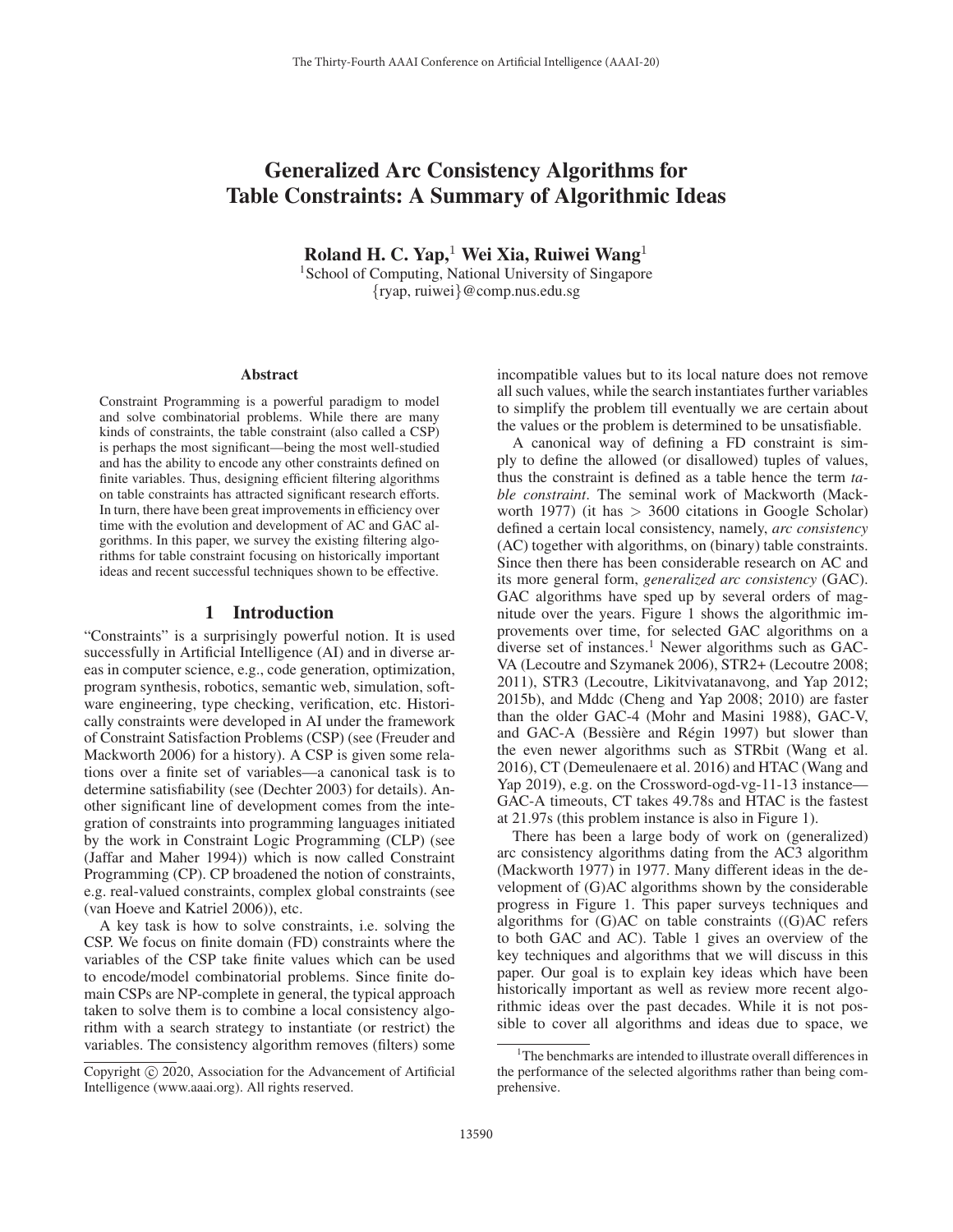| <b>Techniques</b>             | Algorithms                                                                                                                          |
|-------------------------------|-------------------------------------------------------------------------------------------------------------------------------------|
| GAC-scheme based              | GAC-scheme, GAC-V, GAC-A, GAC-nextIn, GAC-VA, GAC-nextDiff, Trie                                                                    |
| Index                         | GAC-nextIn, GAC-VA, GAC-nextDiff, Trie, AC5TC                                                                                       |
| <b>STR</b> based              | STR, STR2, STR2+, STR3, STR-neg, STR2-C, STR3-C, shortSTR2, STR-slice, STR2w, smartSTR, STRbit(-C)                                  |
|                               | CT, shortCT, CT-neg, smartCT                                                                                                        |
| Residue support               | AC7, GAC-scheme based, (G)AC3.1/AC2001, AC3.2, AC3.3, AC3rm, AC3 <sup>bit+r</sup> , STR3(-C), AC5TC, STR2w, STRbit(-C), CT, smartCT |
| <b>Bitwise Representation</b> | AC3bit, AC3bit+r, STRbit, STRbit-C, CT, shortCT, CT-neg, smartCT, Compact-MDD, Compact-smartMDD, HTAC                               |
| MDD based                     | Mddc, incremental-MDD, MDD4, MDD4R, Compact-MDD, BDDF, Compact-smartMDD                                                             |
| Incrementality                | AC4, GAC4, AC5, AC6, AC7, GAC-scheme based, (G)AC3.1/AC2001, AC3.2, AC3.3, STR based, MDD based, GAC4R, AC5TC                       |
| Reset                         | GAC4R, MDD4R, STRbit-C, CT, smartCT, Compact-MDD, Compact-smartMDD, HTAC                                                            |
| Watched tuple                 | AC6, AC7, GAC-scheme, GAC-nextIn, GAC-nextDiff, Trie, STR3, STR3-C, STR2w                                                           |
| Compact representations       | GAC-ctuple, MDD-based, STR2-C, STR3-C, shortSTR2, STR-slice, smartSTR, STRbit-C, shortCT, smartCT                                   |

Table 1: Overview (G)AC algorithms and techniques. The algorithms are sorted by year left to right. The algorithms proposed since STR (Ullmann 2007) are marked in bold.



Figure 1: The runtime distribution of selected GAC algorithms giving the number of instances (x-axis) solved and total solving time (y-axis). There are 162 instances from 23 diverse benchmark series from the XCSP3 benchmarks (http://xcsp.org).

will attempt to explain how the development of improvements in (G)AC table algorithms has evolved and the key ideas. We review how algorithms have dealt with binary to general constraints and how they have exploited structure. We remark that some special global constraints such as regular, grammar and MDD constraints can also be viewed as a special form of table constraint. While several surveys and book chapters have been published on filtering algorithms of global constraints (van Hoeve 2001; Bessiere 2006; Régin 2011), they do not focus on table constraints. In this paper, we aim at providing the reader with a reasonably timely survey on the filtering algorithms for the table constraint (and CSPs) focusing on the important ideas in those algorithms.

# 2 Preliminaries

A *Constraint Satisfaction Problem* (CSP) P is a pair of  $(X, C)$  where X is a set of *n variables*  $\{x_1, ..., x_n\}$  *and* C *a set of e* constraints  $\{c_1, ..., c_e\}$ . The variables in constraint  $c$  is denoted as  $scope(c)$  and the allowed values for a variable  $x \in X$  is its *domain*,  $D(x)$ . A constraint c is a relation,  $rel(c)$ , which can be defined as a set of tuples over the variables in  $scope(c)$ . The *arity* of constraint c is r where  $r = |scope(c)|$ . A constraint c is binary if the arity r is 2 and *non-binary* if  $r > 2$ . A tuple  $\tau$  is *allowed* on c iff  $\tau \in rel(c)$ .

A tuple is *valid* on c iff  $\tau[x] \in D(x)$  for each  $x \in scope(c)$ where [x] denotes projection onto the variable x. A tuple  $\tau$ is a *support* of  $(x, a)$  on c iff  $\tau[x] = a$  and  $\tau$  is valid and allowed by  $c$ . A *solution* to  $P$  is a valid tuple over  $X$  such that every constraint is satisfied. A CSP is unsatisfiable is it doesn't have a solution.

Definition 2.1. Generalized Arc Consistency (GAC). A value (x, a) is *generalized arc consistent* (GAC) (Dechter 2003) iff for any constraint  $c$  involving  $x$ , there exists at least one support  $\tau$  for  $(x, a)$  in c. A constraint is GAC iff  $\forall v \in$  $D(x), \forall x \in scope(c)$  is GAC. A CSP  $P(X, C)$  is GAC iff  $\forall c \in C$  is GAC.

Constraint solvers usually use filtering algorithms to remove some form of inconsistent information from the CSP. Only some forms of information can be removed efficiently, which is usually called local consistency. GAC is perhaps the most basic non-trivial local consistency. Essentially, GAC attempts to remove certain values which cannot occur in a solution of the CSP. GAC is the most widely researched and successful form of local consistency. *Arc consistency* (AC) is GAC specialized for binary constraints. In this paper, local consistency/filtering which is stronger than (G)AC is called *stronger consistency*.

A *table constraint* c is defined on a positive (negative) table T and  $scope(c)$ , where T lists all the allowed (disallowed) tuples of c. Table constraints can be viewed as a general way of defining the constraint (relation). Traditionally CSPs were viewed as consisting of table constraints. One can think of the table as a logical definition but the actual representation need not be a table. One alternative representations of a table constraint is as a *multi-valued decision diagram* (MDD). Figure 2(a) gives an example of table constraint and its equivalent MDD representation in Figure 2(b). The tuples of table constraint adhere to paths from the root node  $x_0$  to node tt (true terminal) in the MDD. Thus, a table constraint can be viewed as a table or it's equivalent MDD representation. Other alternate representations for a table are possible, such as the graph based representations: *deterministic finite automata* (DFA a.k.a regular) (Pesant 2004), *non-deterministic finite automata* (NFA) (Cheng, Xia, and Yap 2012), *context-free grammar* (CFG a.k.a grammar) (Sellmann 2006; Cheng, Xia, and Yap 2012). For example, a regular constraint is simply a DFA defining the set of tuples which can be generated by the automata over the variables in the constraint. Similarly,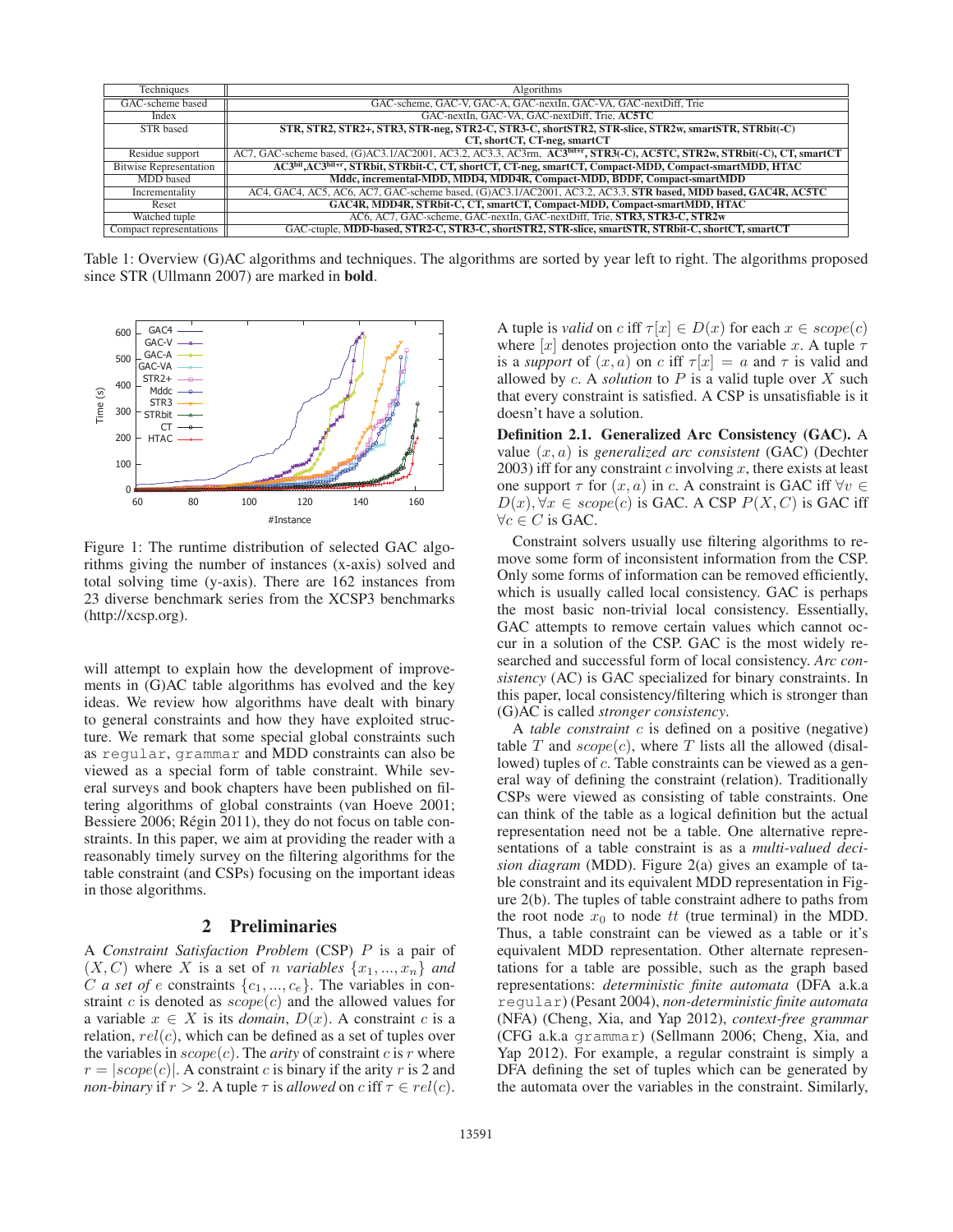

Figure 2: Examples of a table constraint and alternate representations

there are various representations of table which simplify the description of the table by "compression": bitwise encoding, *c-tuple* (Katsirelos and Walsh 2007; Xia and Yap 2013) (the Cartesian product), *short-supports* (Jefferson and Nightingale 2013), *slice-tables* (Gharbi et al. 2014), and *smarttables* (Mairy, Deville, and Lecoutre 2015). For example, Figure 2(c) and Figure 2(d) give the c-tuple and the shortsupport representations respectively for the table constraint in Figure 2(a). Specifically, the c-tuple  $c-\tau_1$  in Figure 2(c) and the short-support  $s-\tau_4$  in Figure 2(d) both represent the tuples  $\tau_4$ ,  $\tau_5$ ,  $\tau_6$  in Figure 2(a).

### 3 Classical Arc Consistency Algorithms

There has been considerable research in AC/GAC algorithms since the pioneering work of the AC3 algorithm (Mackworth 1977) in 1977. AC3 enforces AC at the granularity of a single constraint, i.e. *coarse-grained*, and propagates domain changes from variables to other constraints whose scope includes those variables. From the perspective of binary CSPs, a constraint is an edge in the constraint graph, thus a coarse-grained AC algorithm works on edges. A coarse-grained table approach for a G(AC) can be attractive as the algorithm can be simple with low overheads because of simple data structures. In contrast to AC3, AC4 (Mohr and Henderson 1986) works by enforcing AC at the granularity of a single variable's domain value, i.e. *finegrained*, and was the first optimal AC algorithm in terms of time complexity. It tries to perform minimum work to maintain AC when a value is removed from a variable's domain. The tradeoff compared to the coarse grained AC3 is that AC4 maintains more fine grained information including a list of supports and counters for the number of supports of each variable-value pair. In practice, AC4 was found to be outperformed by AC3 eventhough AC3 is not an optimal algorithm (Wallace 1993) which highlights that it is not sufficient to consider worst case complexity for efficient

and practical constraint solving. Meanwhile, AC3 and AC4 can be regarded as special cases of AC5 (Van Hentenryck, Deville, and Teng 1992). AC6 (Lecoutre and Cordier 1993; Bessière 1994) is also optimal but reduces the space of AC4 by a factor of  $d$  (variable's domain size). AC7 (Bessiere, Freuder, and Regin 1995) extends AC6 by exploiting bidirectionality, i.e. both values  $v_i$  and  $v_j$  of a valid support  $(v_i, v_j)$  can simultaneously support each other.

In 2001, more than two decades after AC3, an optimal coarse-grained algorithm AC3.1/AC2001<sup>2</sup> (Zhang and Yap 2001; Bessière and Régin 2001; Bessière et al. 2005) was found, which outperforms AC3. AC3.1/AC2001 gained efficiency with *residues*—residues are the supports found previously and saved for later use. Ordering supports and using residues amortizes support checking, reducing it by a factor of d making AC3.1/AC2001 optimal. AC3.2 and AC3.3 (Lecoutre, Boussemart, and Hemery 2003) extend AC3.1/AC2001 by partially and fully involving the bidirectionality of AC7 respectively. AC3<sup>bit</sup> (Lecoutre and Vion 2008) is the first practical AC algorithm exploiting bitwise operations.  $AC3^{\text{bit}+r}$  (Lecoutre and Vion 2008) further extends AC3<sup>bit</sup> to residues and multi-directionality, and is still a state-of-the-art AC algorithm.3

To summarize classical AC algorithms, we highlight that many can be simply extended to GAC. The older AC algorithms also contribute to the development of modern GAC algorithms, e.g., design choices such as propagation granularity, and optimizations like residue, bitwise representation, and multi-directionality.

### 4 Generalized Arc Consistency Algorithms

We now review the GAC algorithms for table constraints categorizing them by algorithm design choices, leveraging from optimization techniques to constraint representations.

#### GAC schema

GAC-scheme (Bessière and Régin 1997) is a framework enforcing GAC on any type of constraint by implementing a *seekingSupports* function, it searches supports for each domain value. If *seekingSupport* finds a support for a value, the value is GAC; otherwise the value is inconsistent. GAC-V and GAC-A are the two approaches following the GACscheme but with different ways of seeking supports. GAC-V iterates over valid tuples until one satisfying the constraint, while GAC-A iterates over the allowed tuples of the constraint until a valid one is found. In GAC-VA, it alternates traversal of the list of valid and allowed tuples. GAC-VA was shown to be more robust than GAC-A or GAC-V when constraint tightness is close to the both extremes, i.e. close to high end 1.0 or low end 0.0. GAC-nextln (Lhomme and Régin 2005), GAC-nextDiff(Gent et al. 2007) and Trie (Gent et al. 2007) are also based on the GAC-scheme, but use indexing.

<sup>&</sup>lt;sup>2</sup>We use AC3.1/AC2001 to refer to the algorithm, as AC3.1 and AC2001 were proposed and named by different authors of the respective papers.

 $3AC3^{\text{bit}+r}$  is named as AC3<sup>bit+rm</sup> in (Lecoutre and Vion 2008).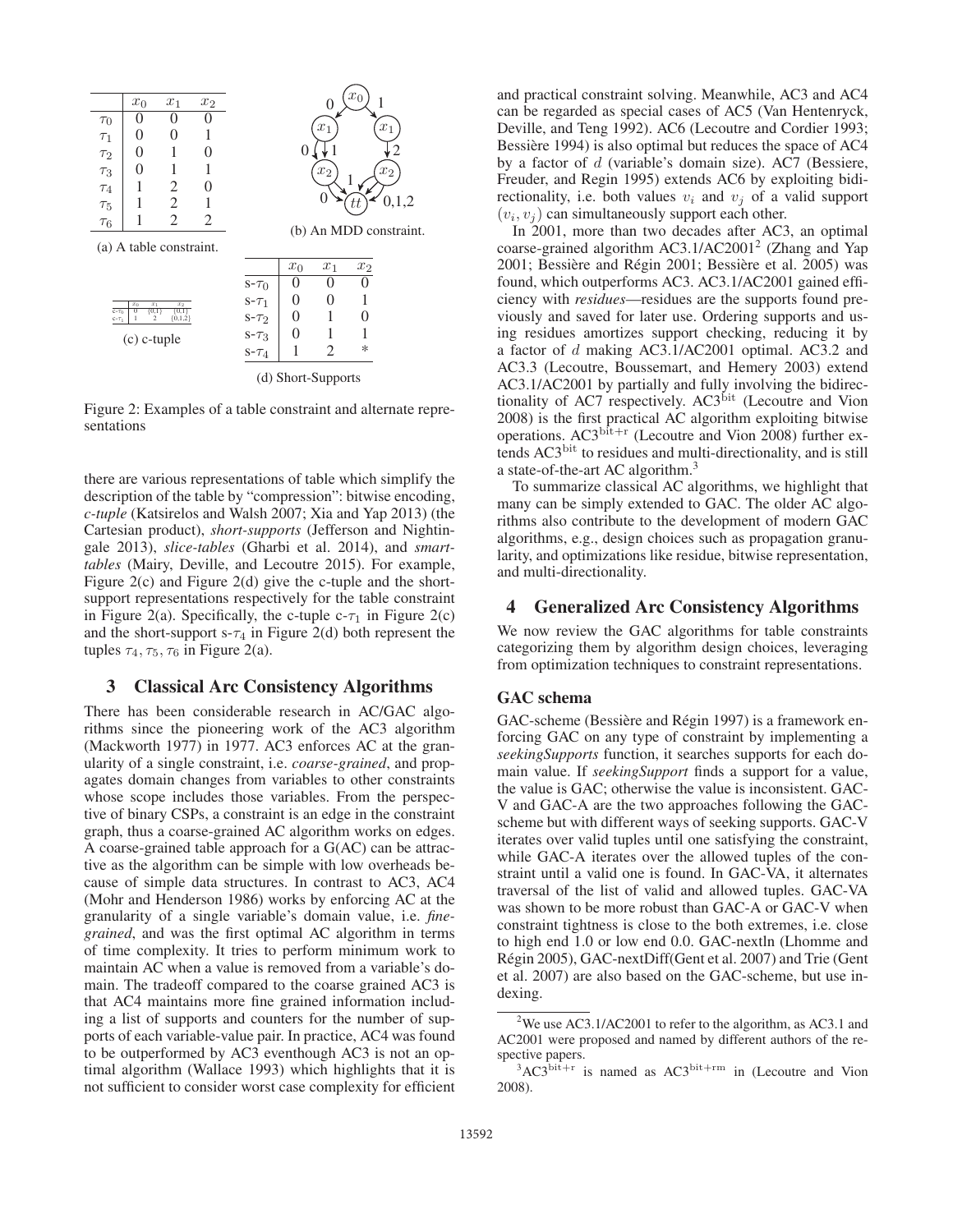#### Indexing

Indexing is a classical way of optimizing data search by using an efficient data structure. It has also been used in GAC algorithms. GAC-nextln builds an index over a constraint  $c$ such that for each variable-value pair  $(x, a)$ , the tuple of c containing  $(x, a)$  links to the following tuple also containing  $(x, a)$ . GAC-nextDiff also builds indexes between tuples but links to the following tuple having different values for the same variable. Another indexing data structure is a trie (Gent et al. 2007) such that converting tables into trie can speed up the process of seeking supports. The AC5TC (Mairy, Hentenryck, and Deville 2014) algorithm and its variants also benefits from indexing on top of the generic AC5 algorithm. Experiments suggest that AC5TC variants can be more efficient than STR2+, STR3 and Mddc under low constraint arity but slower under high arity.

#### Residue Support

The idea of *residue support* is to record previously found supports, called residues, then seek supports from the residues to skip some checkings. As mentioned, (G)AC3.1/AC2001 uses residues to get optimality and efficiency. AC3.2, AC3.3, and AC3rm (Lecoutre, Boussemart, and Hemery 2003; Lecoutre and Hemery 2007) further revise residues to work in a multi-directional way, i.e. when a support is found, it can be used as residue for all values occurring in the support besides the value for which it was seeking support. Newer GAC algorithms also use the residue idea, e.g. STRbit (Wang et al. 2016) and CT (Verhaeghe, Lecoutre, and Schaus 2017). We will review these two algorithms in the following subsections.

### Simple Tabular Reduction

*Simple Tabular Reduction* (STR) (Ullmann 2007) is one of the most successful techniques for filtering table constraints. At least 15 STR based algorithms were proposed for table constraints. The idea of STR is to remove invalid tuples from tables as search goes deeper, and restore them upon backtrack. STR reduces the number of tuples of a table as search goes deeper, saving unnecessary tuple checks. Experiments showed that STR can be very effective on shrinking tables—the average reduced table size can be smaller than the original table by 1-3 orders of magnitude (Lecoutre, Likitvivatanavong, and Yap 2012).

STR2 (Lecoutre 2008; 2011) optimises the basic STR algorithm in two ways. First, the variables whose domain has not changed since the last invocation are skipped when checking the validity of a tuple. Second, support checking is skipped when all domain values are consistent. STR2+ further adds a data structure to maintain the domain size of variable at the last time a particular constraint is processed during search. Experiments in (Lecoutre 2011) show that STR2+ is about two times faster than STR and even faster than GAV-VA for the most difficult instances in their benchmarks. STR2w (Lecoutre, Likitvivatanavong, and Yap 2015a) makes STR2 more efficient by using the *watched tuple* techniques.

STR3 (Lecoutre, Likitvivatanavong, and Yap 2012; 2015b) is a STR algorithm which uses a different representation, called dual table. In the dual table, each variable-value pair is mapped to a set of tuples containing the pair. Figure 3(a) shows an example of the dual table, which is equivalent to our earlier table constraint in Figure 2(a). For each table constraint and variable value, the supports of the variable value are recorded in the dual table, e.g.,  $\{\tau_0, \tau_1, \tau_2, \tau_3\}$ are the supports of  $(x_0, 0)$ . This illustrates a different change of representation in the data structures used to represent the table (AC4 also uses a fine grained data structure). Unlike STR2, this makes STR3 a fine-grained algorithm and it is designed to maintain GAC on the dual table during search, making it incremental. STR3 has the property of being *pathoptimal*, i.e. each element of a table is traversed at most once along a search path. Their experiments show that the dynamic table size has the most significant factor affecting the performance of STR3, i.e. STR3 is faster than STR2 when tables remain large (table reduction is less effective) while STR3 is slower than STR2 if the table size becomes small. This also explains why STR2 is typically faster than STR3 in benchmarks since table reduction is often quite effective and the optimality properties of STR3 may be less significant in the actual benchmark.

Some variants of STR algorithms work on compressed table representations. STR2-C and STR3-C (Xia and Yap 2013) works on the Cartesian Product representation (ctuple) of tuples to compress tables (the "-C" refers to a c-tuple version of the algorithm). The shortSTR algorithm (Jefferson and Nightingale 2013) works on *short support* which compresses table constraint by hiding the variables whose domain values are always supported. STRslice (Gharbi et al. 2014) compresses tables by first grouping tuples of a table (slicing) and then decomposing each group (a subtable) into two tables with a smaller arity where the original subtable is obtained from the join of the two smaller tables. Such algorithms are competitive when there exists enough compression, e.g. Xia and Yap (Xia and Yap 2013) showed that STR2-C is faster than STR2 when the Cartesian product compresses tables by more than 75%. The state-of-the-art GAC algorithms STRbit (Wang et al. 2016) and CT (Verhaeghe, Lecoutre, and Schaus 2017) also use STR ideas among others. In addition, STR is also extended to handle negative tables, such as STR-neg (Li et al. 2013) and CT-neg (Verhaeghe, Lecoutre, and Schaus 2017).

# Bitwise Representation

AC3bit is the first practical AC algorithm using bitwise representation as an optimization. Essentially it uses bit vectors to represent the domain and supports. The speed advantage is due to the  $(O(1))$  operations available on bit vectors giving speedups due to the word size.

Wang et al. (Wang et al. 2016) proposes a bitwise encoding of the dual table representations together with the algorithms STRbit and STRbit-C. To get the bitwise representation, the original table is first partitioned so that each subtable have  $w$  tuples where  $w$  corresponds to the natural word size of processor with  $O(1)$  bit vector operations. Figure 3(b) gives an example of the bitwise representations of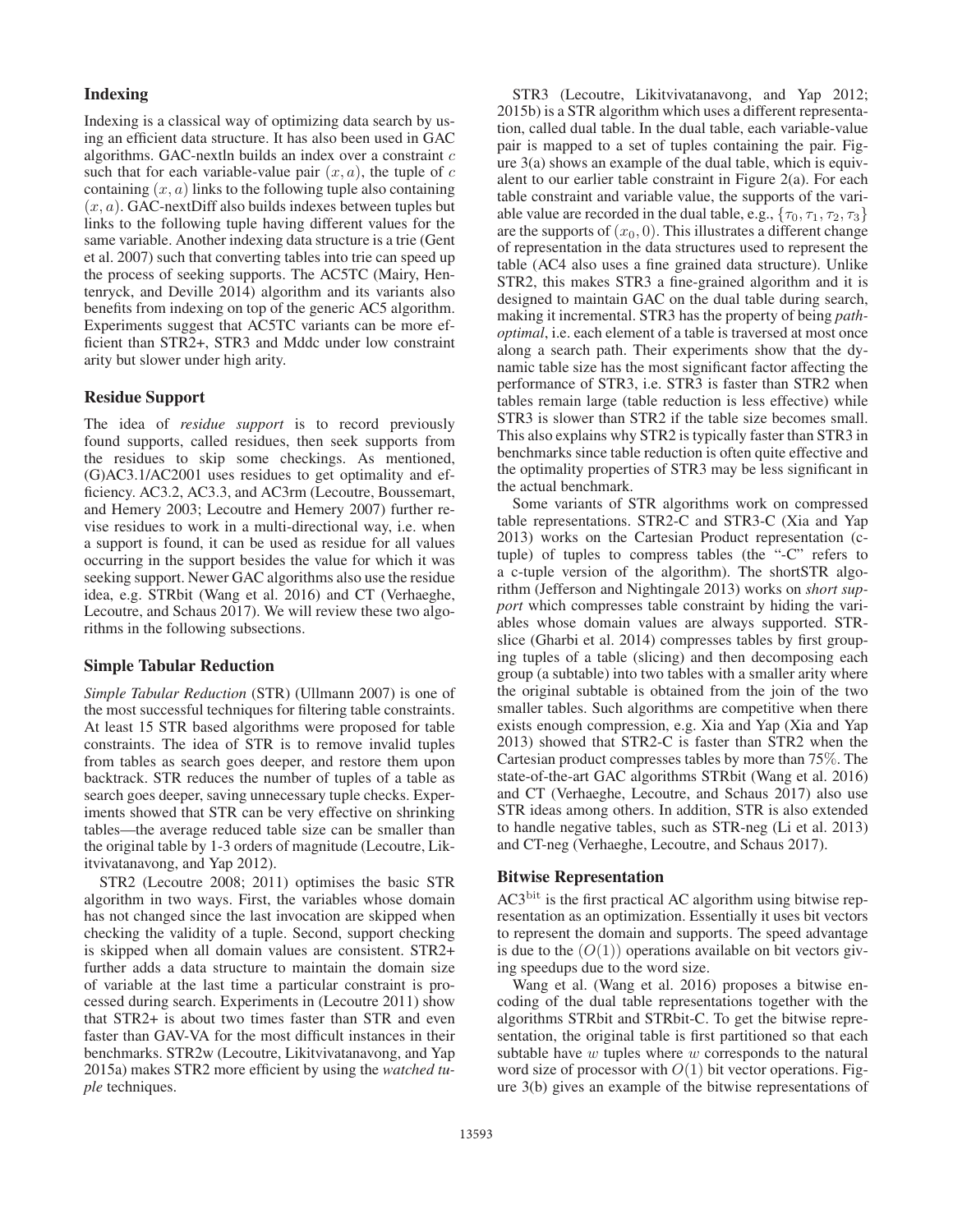|       | $x_1$                        |                                                                      |       |                           | x <sub>2</sub>                                                             |                                                              |
|-------|------------------------------|----------------------------------------------------------------------|-------|---------------------------|----------------------------------------------------------------------------|--------------------------------------------------------------|
|       |                              |                                                                      |       |                           |                                                                            |                                                              |
|       |                              |                                                                      |       |                           |                                                                            | $\{\tau_0, \tau_2, \tau_4\}$<br>$\{\tau_1, \tau_3, \tau_5\}$ |
|       |                              |                                                                      |       |                           |                                                                            | $\tau_{6}$                                                   |
|       |                              |                                                                      |       |                           |                                                                            |                                                              |
| $x_1$ |                              |                                                                      | $x_2$ |                           |                                                                            |                                                              |
|       | $\frac{1}{2}$ ( $\theta_0$ ) |                                                                      |       |                           |                                                                            | $\{(\theta_0, 1010), (\theta_1, 1000)\}\$                    |
|       |                              |                                                                      |       |                           |                                                                            | $\{(\theta_0, 0101), (\theta_1, 0100)\}\$                    |
|       |                              |                                                                      |       |                           |                                                                            |                                                              |
|       | $\{(\theta_1, 1110)\}\$      | $\{\tau_0, \tau_1, \tau_2, \tau_3\}$<br>$\{\tau_4, \tau_5, \tau_6\}$ |       | $ \{(\theta_0, 0011)\}\ $ | $\{\tau_0,\tau_1\}$<br>$\{\tau_2,\tau_3\}$<br>$\{\tau_4, \tau_5, \tau_6\}$ | (a) The table representation for STR3.                       |

(b) The table representation for STRbit.  $\theta_0$  is the index of the bit vector for  $\tau_0$  to  $\tau_3$  and  $\theta_1$  is for  $\tau_4$  to  $\tau_6$ .

| Figure 3: Table Representations for STR3 and STRbit |
|-----------------------------------------------------|
|-----------------------------------------------------|

Figure 3(a). In this example, we assume  $w = 4$  and partition the table into two parts with  $\theta_0$  and  $\theta_1$  as the index. For each variable value and subtable, a word in a bit vector is used to record whether the tuples in the subtable are supports of the variable value, i.e., the  $i^{th}$  bit in the word is 1 if the  $i^{th}$  tuple in the subtable is a support, otherwise the  $i^{th}$  bit is 0. If there is no support from the subtable, the word equals 0 and can be skipped. Experiments showed that STRbit was one of the state-of-art algorithms, being up to 25X faster than STR3 and 70X faster than STR2.

Compact-table (CT) is another state-of-the-art algorithm, also based on bitwise representation. Both CT and STRbit(- C) use bit vectors (sparse sets (Briggs and Torczon 1993)) to record all valid tuples in a table (non-zero words in the bit vectors) during search. The difference between CT and STRbit(-C) is that for each table constraint, CT does not skip the zero words in the bit vectors recording supports of variable values, thus, those bit vectors have the same number of words and can share the sparse set which records nonzero words in the bit vector recording valid tuples. In addition, the STRbit(-C) and CT algorithms also record the last found support for each variable value, which is similar to algorithms such as (G)AC3.1/AC2001, AC3r (Lecoutre and Hemery 2007) and residue-based techniques (Lecoutre et al. 2008). From Figure 1, we can see the overall performance of CT and STRbit is quite close and clearly superior to the other algorithms. The principles of CT was also extended to the decision diagram based algorithm Compact-MDD in (Verhaeghe, Lecoutre, and Schaus 2018). Although Compact-MDD is still slower than CT, it reduces the gap between MDD based algorithms and CT. The HTAC (Wang and Yap 2019) algorithm, discussed in the last part, also uses bit vectors (sparse sets).

#### Multi-valued Decision Diagram

Besides the table-based representation, we can convert any table constraint into an equivalent MDD (Cheng and Yap 2010). In the best case, the MDD can get exponential compression. Like a tree/trie, a MDD can get compression due to sharing in the tree part of the graph but it also gets sharing of children. In practice, it was observed that the more compact the MDD, the faster the MDD based filtering algorithms become. In an analog to table support, a value is GAC if there exists a path of valid domain values from the root node to

true terminal.

A number of MDD based algorithms have been proposed, including Mddc,incremental-MDD (Gange, Stuckey, and Szymanek 2011), MDD4 (Perez and Régin 2014), Compact-MDD (Compact-Diagram) (Verhaeghe, Lecoutre, and Schaus 2018; 2019), and BDDF (Vion and Piechowiak 2018). The Mddc is the first MDD based filtering algorithm. It recursively traverses the MDD in a top-bottom manner and enforces GAC during the process. At each MDD node, Mddc records the consistency of the node, i.e. whether the node can reach a true terminal through a path whose values are all present in variables' domains. This guarantees that Mddc explores each MDD node at most once. Another optimization technique is the *early-cutoff*, which remembers the level at and below of the MDD where all values in the domains of variables are consistent. As a result, Mddc can skip the unexplored sub-parts of any consistent node at or below the level. The MDD data structure also serves as a natural index. MDD4 (Perez and Régin 2014) adds incrementality by maintaining the validity of MDD edges kept as the supports of domain values. The *reset* technique is introduced (see later) which gives two algorithms: GAC4R and MDD4R.

#### Incrementality

For the most incrementality techniques, some additional data structures are maintained during search, in order to avoid repeatedly accessing invalid supports (tuples). A motivation is that if a support of a variable value is invalid, then it is still invalid after shrinking some variable domains.

Incrementality techniques appear in many (G)AC algorithms: (i) In the AC4 algorithm, the number of valid supports of variable values are recorded during search, correspondingly a variable value is not AC if the number of valid supports on a constraint is zero; (ii) In the AC6, AC7, GACscheme based, (G)AC2001/3.1/3.2/3.3, STR3, STRbit and STRbit-C algorithms, the last valid support of each variable value is maintained, thus, we only need to consider the supports before the last support when the last support becomes invalid; (iii) In the STR based algorithms, current tables, i.e., invalid tuples are removed, are maintained by using sparse (bit-)sets; (iv) In the GAC4 algorithm (Mohr and Masini 1988), the valid supports of each variable value are maintained by using linked lists or sparse sets; (v) In the Mddc, MDD4(R), incremental-MDD (Gange, Stuckey, and Szymanek 2011) and BDDF (Vion and Piechowiak 2018) algorithms, valid nodes are maintained by using various data structures, in addition, valid edges are also maintained in MDD4(R) and incremental-MDD. Note that a valid tuple corresponds to a path consisting of valid nodes and edges.

#### Reset

The *reset* technique is introduced in GAC4R and MDD4R, and used in many recent GAC algorithms, such as STRbit-C, CT, smartCT, Compact-MDD, Compact-smartMDD and HTAC. The idea is to choose whether to incrementally maintain deletions or to rebuild the data structures from scratch.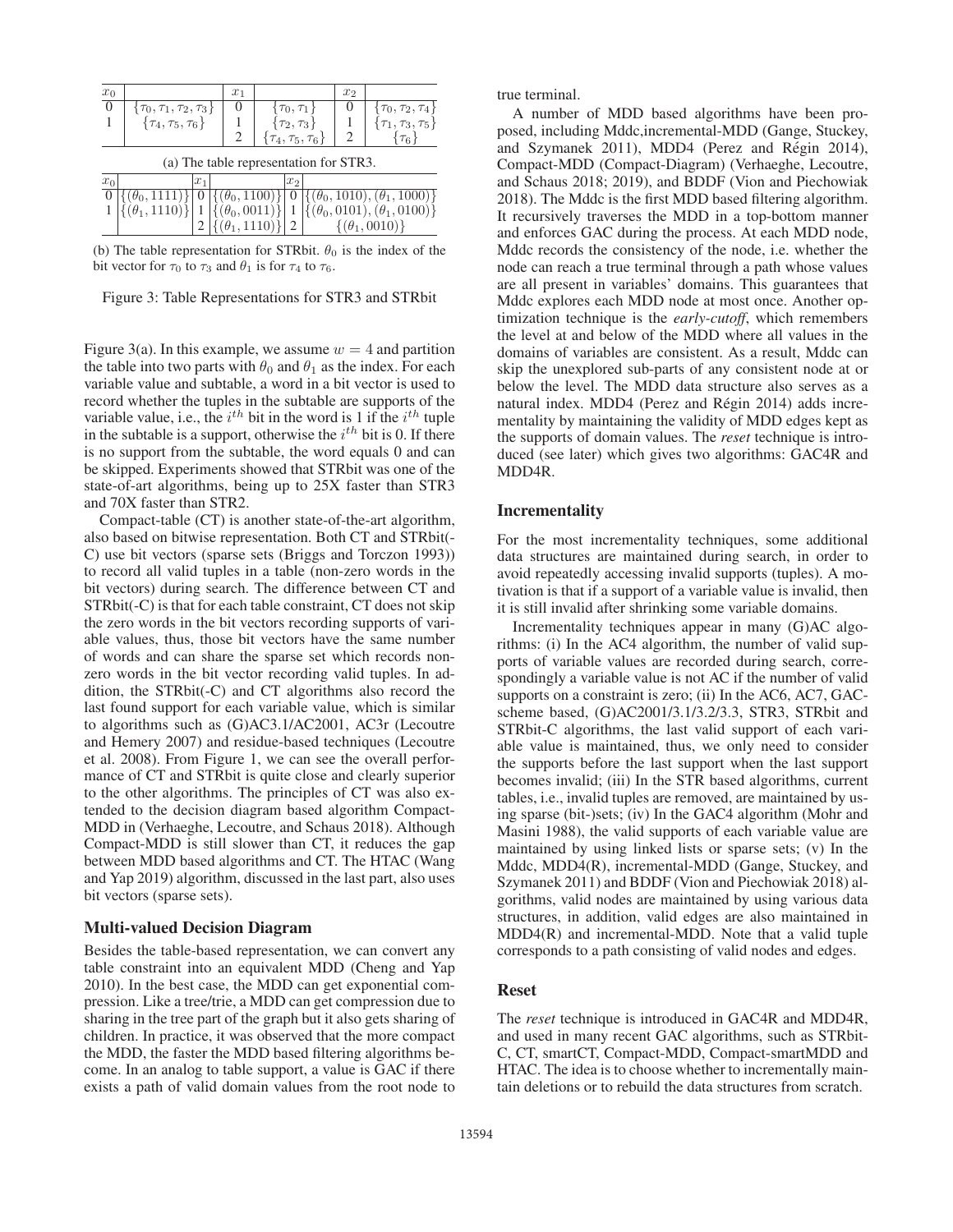# Watched Tuple

The *watched tuple* technique, inspired by SAT solvers, is to associate each watched tuple with a list of values that depend on this tuple as a proof of support. This simplifies checking whether a support is no longer correct. Should a tuple be removed, its watchers must be reattached, if possible, to another valid tuple. The algorithms applying such technique include AC6, AC7, GAC-scheme, GAC-nextIn, GAC-nextDiff, Trie, STR3, STR3-C and STR2w.

#### Other Representations

The intuition behind employing compact representations is that significant compression of tables should reduce running time for enforcing GAC. Thus besides MDD and bitwise based algorithms, more compact representations were proposed to revise existing GAC algorithms, such as the ctuples, short-supports, slice-tables, and smart-tables (Mairy, Deville, and Lecoutre 2015). The corresponding GAC algorithms of different compact representations includes: GACctuple (Katsirelos and Walsh 2007), STR2-C and STR3- C (Xia and Yap 2013), and STRbit-C (Wang et al. 2016) for c-tuples; shortSTR2 (Jefferson and Nightingale 2013) and shortCT (Verhaeghe, Lecoutre, and Schaus 2017) for short-supports; STR-slice (Gharbi et al. 2014) for slicetable; smartSTR (Mairy, Deville, and Lecoutre 2015) and smartCT (Verhaeghe et al. 2017) for smart-tables.

#### 5 CSP Encodings

A CSP can also be solved by first transforming it into another CSP, which we will call an encoding.

#### Binary Encodings

There are two ways of solving a non-binary CSP. The first way, the typical one, is to solve the non-binary CSP instance with a solver employing filtering algorithms usually based on GAC. An alternative second way is to use a binary encoding transforming a non-binary CSP into a "solution equivalent" binary CSP so that binary-only techniques such as AC can be applied to the encoded binary CSP. Two well known binary encodings are *dual encoding* (Dechter and Pearl 1989) and *hidden variable encoding* (HVE) (Rossi, Petrie, and Dhar 1990). Most research (over the past decade and more) has been on the former as it was believed that binary encoding is not practical. The reason for this belief is shown with experiments in Wang and Yap (Wang and Yap 2019) showing that dual encoding takes too much space and HVE with the best AC algorithms (AC3bit and HAC (Mamoulis and Stergiou 2001; Samaras and Stergiou 2005)) are considerably outperformed by CT on the original non-binary CSP. However the HTAC algorithms in (Wang and Yap 2019) were shown to be competitive with state-of-art CT and STRbit.

HTAC is efficient being a specialized AC algorithm which exploits properties of binary encoding instances and employs techniques from modern GAC algorithms, such as CT and STRbit. At the same time, HTAC takes into account the effect of the filtering algorithm on the search heuristic. It allows the solver to do search on binary encoded models, and also the original model.

# Stronger Consistency by Encodings

Another way of using encoding is to enforce a stronger consistency. The idea is that the encoded CSP is such that enforcing GAC on encoding leads to a stronger consistency on the original CSP. The benefit is that rather than designing a new higher-order consistency, existing GAC algorithms and solvers can be directly used.

The *factor encoding* (FE) (Likitvivatanavong, Xia, and Yap 2014) and *factor decomposition encoding* (FDE) (Likitvivatanavong, Xia, and Yap 2015) factor out the commonly shared variables between each pair of constraints, then create new variable for each set of the share variables. In FE, the new variable in the encoding returns back to the constraint where it comes from. One drawback of FE is that the scope of constraint is enlarged leading to (much) larger tables. To alleviate space issues, FDE was proposed to decompose the constraints by subtracting the created variable together with its original variables. GAC on FD and FDE is equivalent to the higher order consistency, *full pairwise consistency* (Lecoutre, Paparrizou, and Stergiou 2013) on the original CSP. The advantage of enforcing the stronger consistency with GAC on the encoded problem is that the size of the search space can be much smaller than with GAC on the original problem. In some cases, there is no search or a tiny search space.

# 6 Conclusion

Advances in (G)AC algorithms have led to orders of magnitude improvements in the efficiency of constraint solvers. We can see in Table 1 that newer algorithms such as the ones in bold use combinations of techniques and are more "sophisticated" than older ones. Older algorithms focused more on worst case time complexity while newer algorithms take advantage of features in CSP instances, e.g. constraint representations (e.g. compact representations), internal representations (e.g. dual table, bitwise). More sophisticated data structures are used, e.g. sparse sets, Index. Runtime optimizations which take advantage of making certain operations more efficient, e.g. STR, residues, efficient bit operations. The granularity of the processing has mostly shifted to be more fine-grained. Some forms of higher order consistency can also benefit from the improvements in G(AC) algorithms. In particular, the stronger consistency encodings tend to enlarge the arity of the encoded constraint, making them more suited for GAC algorithms which deal better with larger arity constraints.

Recent work with the HTAC algorithm (Wang and Yap 2019) suggests that although most research has focused on GAC algorithms rather than AC algorithms over the past decades, the binary case may need to be revisited. Indeed, HTAC uses techniques used in recent GAC algorithms, but specialised to the binary case and the hidden variable encoding. As more results and (stronger) consistencies have been developed for binary CSPs than for non-binary CSPs, it opens up possibilities for new consistency algorithms. Fi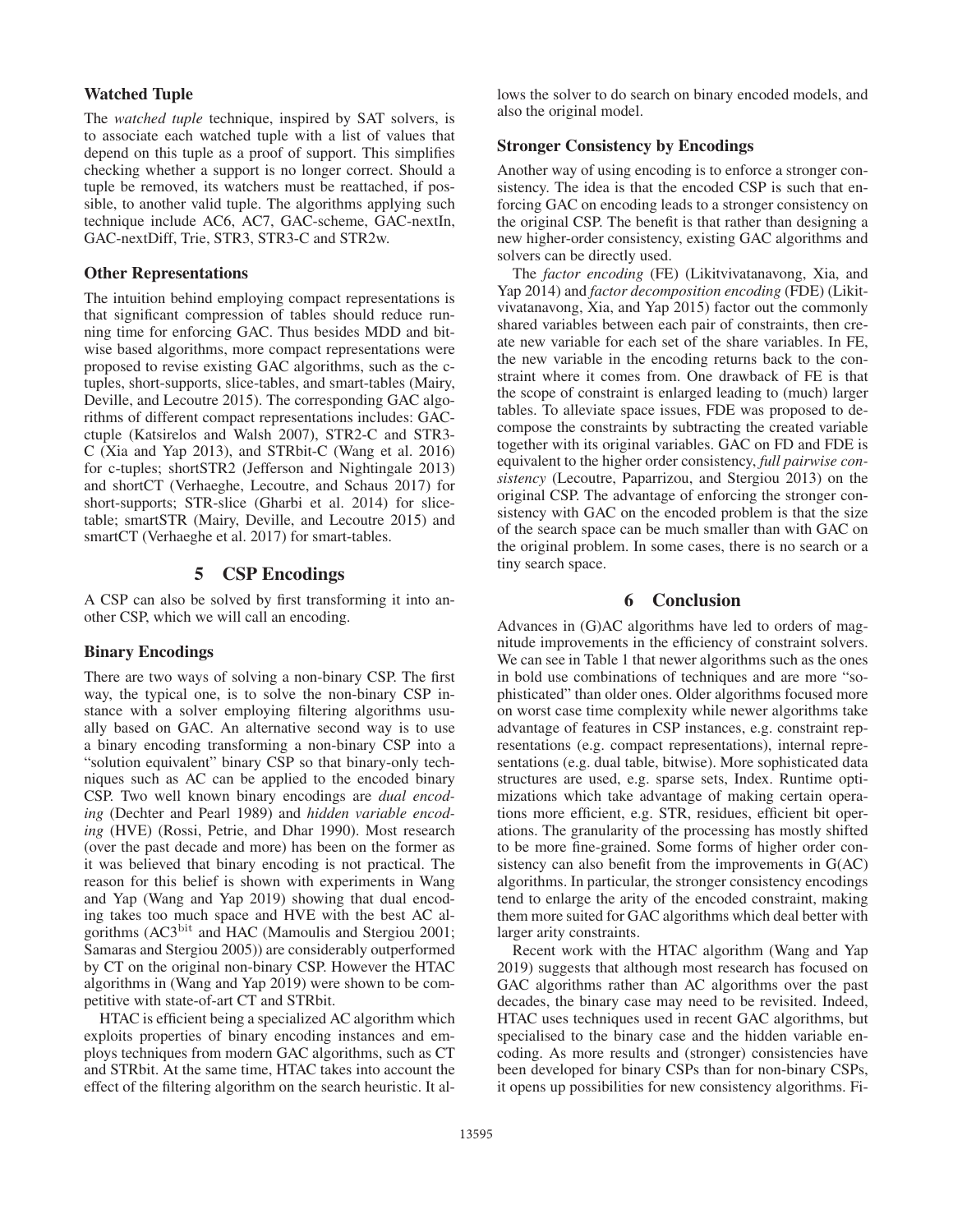nally, global constraints is outside this survey but are important. Some of the constraints we discussed can be viewed as global constraints but an interesting and little explored direction is to have better ways of combining GAC algorithms for global constraint with the ones for various forms of table constraints.

# Acknowledgements

This research is supported by the National Research Foundation Singapore under its AI Singapore Programme (Award Number: AISG-100E/RP/GC/RPKS-2018-005).

#### **References**

Bessière, C., and Régin, J.-C. 1997. Arc consistency for general constraint networks: preliminary results. In *Proceedings of the Fifteenth international Joint Conference on Artificial Intelligence*, 398–404.

Bessière, C., and Régin, J.-C. 2001. Refining the basic constraint propagation algorithm. In *Proceedings of the Seventeenth international Joint Conference on Artificial Intelligence*, 309–315.

Bessière, C.; Régin, J.-C.; Yap, R. H. C.; and Zhang, Y. 2005. An optimal coarse-grained arc consistency algorithm. *Artificial Intelligence* 165(2).

Bessiere, C.; Freuder, E. C.; and Regin, J.-C. 1995. Using inference to reduce arc consistency computation. In *Proceedings of the Fourteenth international Joint Conference on Artificial Intelligence*, 592–598. Morgan Kaufmann Publishers Inc.

Bessiere, C. 2006. Constraint propagation. In Rossi, F.; van Beek, P.; and Walsh, T., eds., *Handbook of Constraint Programming*. Elsevier Science. chapter 2.

Bessière, C. 1994. Arc-consistency and arc-consistency again. *Artificial Intelligence* 65(1):179 – 190.

Briggs, P., and Torczon, L. 1993. An efficient representation for sparse sets. *ACM Letters on Programming Languages and Systems* 2(1–4):59–69.

Cheng, K. C. K., and Yap, R. H. C. 2008. Maintaining generalized arc consistency on ad hoc r-ary constraints. In *Proceedings of the 14th international Conference on Principles and Practice of Constraint Programming*.

Cheng, K. C. K., and Yap, R. H. C. 2010. An MDD-based generalized arc consistency algorithm for positive and negative table constraints and some global constraints. *Constraints* 15(2):265– 304.

Cheng, K. C.; Xia, W.; and Yap, R. H. 2012. Space-time tradeoffs for the regular constraint. In *International Conference on Principles and Practice of Constraint Programming*, 223–237. Springer.

Dechter, R., and Pearl, J. 1989. Tree clustering for constraint networks. *Artificial Intelligence* 38:353–366.

Dechter, R. 2003. *Constraint Processing*. Morgan Kaufmann.

Demeulenaere, J.; Hartert, R.; Christophe Lecoutre, G. P.; Perron, L.; Regin, J.-C.; and Schaus, P. 2016. Compact-table: Efficiently filtering table constraints with reversible sparse bit-sets. In *Proceedings of the 22nd international Conference on Principles and Practice of Constraint Programming*, 207–223.

Freuder, E. C., and Mackworth, A. K. 2006. Constraint satisfaction: An emerging paradigm. In Rossi, F.; van Beek, P.; and Walsh, T., eds., *Handbook of Constraint Programming*. Elsevier Science. chapter 3.

Gange, G.; Stuckey, P. J.; and Szymanek, R. 2011. Mdd propagators with explanation. *Constraints* 16(4):407.

Gent, I. P.; Jefferson, C.; Miguel, I.; and Nightingale, P. 2007. Data structures for generalised arc consistency for extensional constraints. In *Proceedings of the 22nd AAAI Conference on Artificial Intelligence*, 191–197.

Gharbi, N.; Hemery, F.; Lecoutre, C.; and Roussel, O. 2014. Sliced table constraints: Combining compression and tabular reduction. In *Proceedings of the 11th International Conference on the Integration of AI and OR Techniques in Constraint Programming*.

Jaffar, J., and Maher, M. J. 1994. Constraint logic programming: A survey. *Journal of Logic Programming* 19(20):503–581.

Jefferson, C., and Nightingale, P. 2013. Extending simple tabular reduction with short supports. In *Proceedings of the 23rd International Joint Conference on Artificial Intelligence*, 573–579.

Katsirelos, G., and Walsh, T. 2007. A compression algorithm for large arity extensional constraints. In *Proceedings of the 13th International Conference on Principles and Practice of Constraint Programming*.

Lecoutre, C., and Cordier, M.-O. 1993. Arc-consistency and arcconsistency again. In *Proceedings of the 11th National Conference on Artificial Intelligence*.

Lecoutre, C., and Hemery, F. 2007. A study of residual supports in arc consistency. In *Proceedings of the 20th International Joint Conference on Artificial Intelligence*.

Lecoutre, C., and Szymanek, R. 2006. Generalized arc consistency for positive table constraints. In *Proceedings of the 12th International Conference on Principles and Practice of Constraint Programming*, 284–298.

Lecoutre, C., and Vion, J. 2008. Enforcing arc consistency using bitwise operations. *Constraint Programming Letters* 2:21–35.

Lecoutre, C.; Likitvivatanavong, C.; Shannon, S. G.; Yap, R. H. C.; and Zhang, Y. 2008. Maintaining arc consistency with multiple residues. *Constraint Programming Letters* 2:3–19.

Lecoutre, C.; Boussemart, F.; and Hemery, F. 2003. Exploiting multidirectionality in coarse-grained arc consistency algorithms. In *Proceedings of the 9th International Conference on Principles and Practice of Constraint Programming*, 480–494.

Lecoutre, C.; Likitvivatanavong, C.; and Yap, R. H. C. 2012. A path-optimal GAC algorithm for table constraints. In *Proceedings of the 20th European Conference on Artificial Intelligence*.

Lecoutre, C.; Likitvivatanavong, C.; and Yap, R. H. C. 2015a. Improving the lower bound of simple tabular reduction. *Constraints* 20:100–108.

Lecoutre, C.; Likitvivatanavong, C.; and Yap, R. H. C. 2015b. STR3: A path-optimal filtering algorithm for table constraints. *Artificial Intelligence* 220:1–27.

Lecoutre, C.; Paparrizou, A.; and Stergiou, K. 2013. Extending str to a higher-order consistency. In *Proceedings of the 27th AAAI Conference on Artificial Intelligence*.

Lecoutre, C. 2008. Optimization of simple tabular reduction for table constraints. In *Proceedings of the 14th international Conference on Principles and Practice of Constraint Programming*, 128– 143.

Lecoutre, C. 2011. STR2: Optimized simple tabular reduction for table constraints. *Constraints* 16(4):341–371.

Lhomme, O., and Régin, J.-C. 2005. A fast arc consistency algorithm for n-ary constraints. In *Proceedings of the 20th National Conference on Artificial Intelligence*.